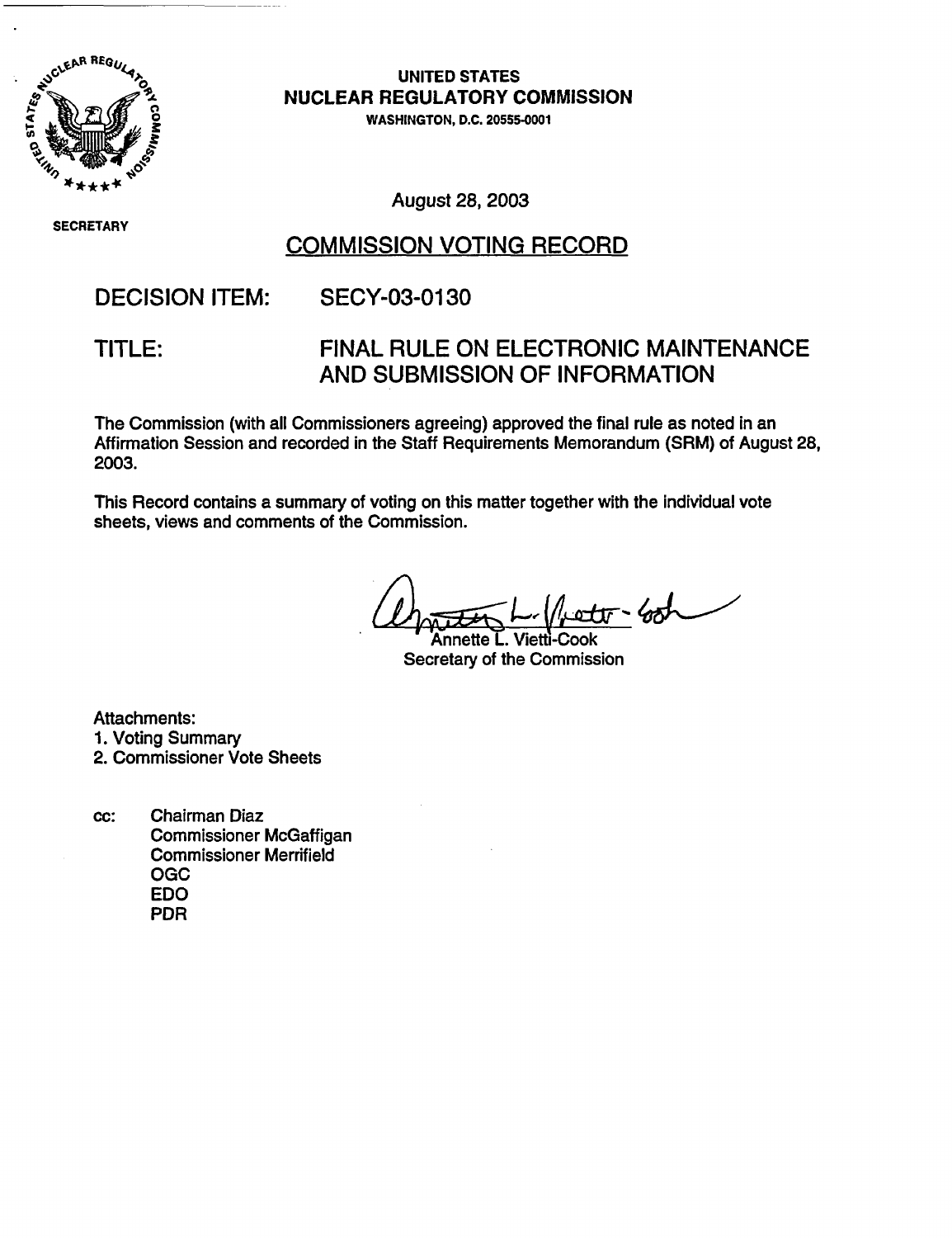### VOTING SUMMARY - SECY-03-0130

 $\ddot{\phantom{a}}$ 

### RECORDED VOTES

|                           | APRVD DISAPRVD ABSTAIN PARTICIP COMMENTS | <b>NOT</b> |              | <b>DATE</b> |
|---------------------------|------------------------------------------|------------|--------------|-------------|
| CHRM. DIAZ                | X.                                       |            |              | 8/14/03     |
| COMR. McGAFFIGAN X        |                                          |            | $\mathsf{X}$ | 8/8/03      |
| <b>COMR. MERRIFIELD X</b> |                                          |            |              | 8/13/03     |

### COMMENT RESOLUTION

In their vote sheets, all Commissioners approved the staff's recommendation and Commissioner McGaffigan provided some additional comments. Subsequently, the Commission approved the final rule in an Affirmation Session as reflected in the SRM issued on August 28, 2003.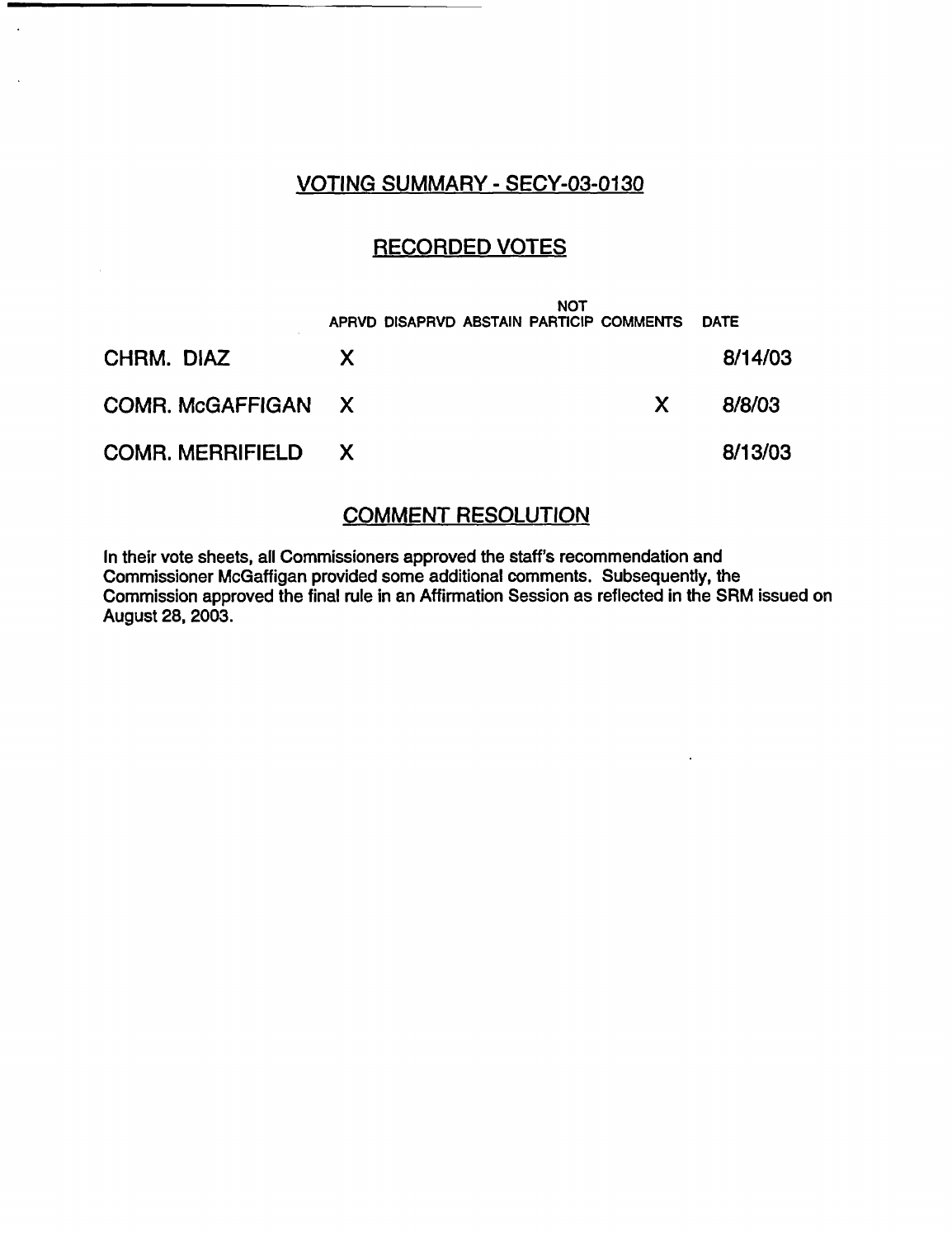# AFFIRMATION ITEM

## RESPONSE SHEEI

- TO: Annette Vietti-Cook, Secretary
- FROM: CHAIRMAN DIAZ

#### SUBJECT: SECY-03-0130 - FINAL RULE ON **ELECTRONIC MAINTENANCE** AND **SUBMISSION OF INFORMATION**

Approved XX Disapproved Abstair Not Participating.-

COMMENTS:

**SIGN**  $2003$ **DATE** 

Entered on "STARS" Yes \_\_ No \_\_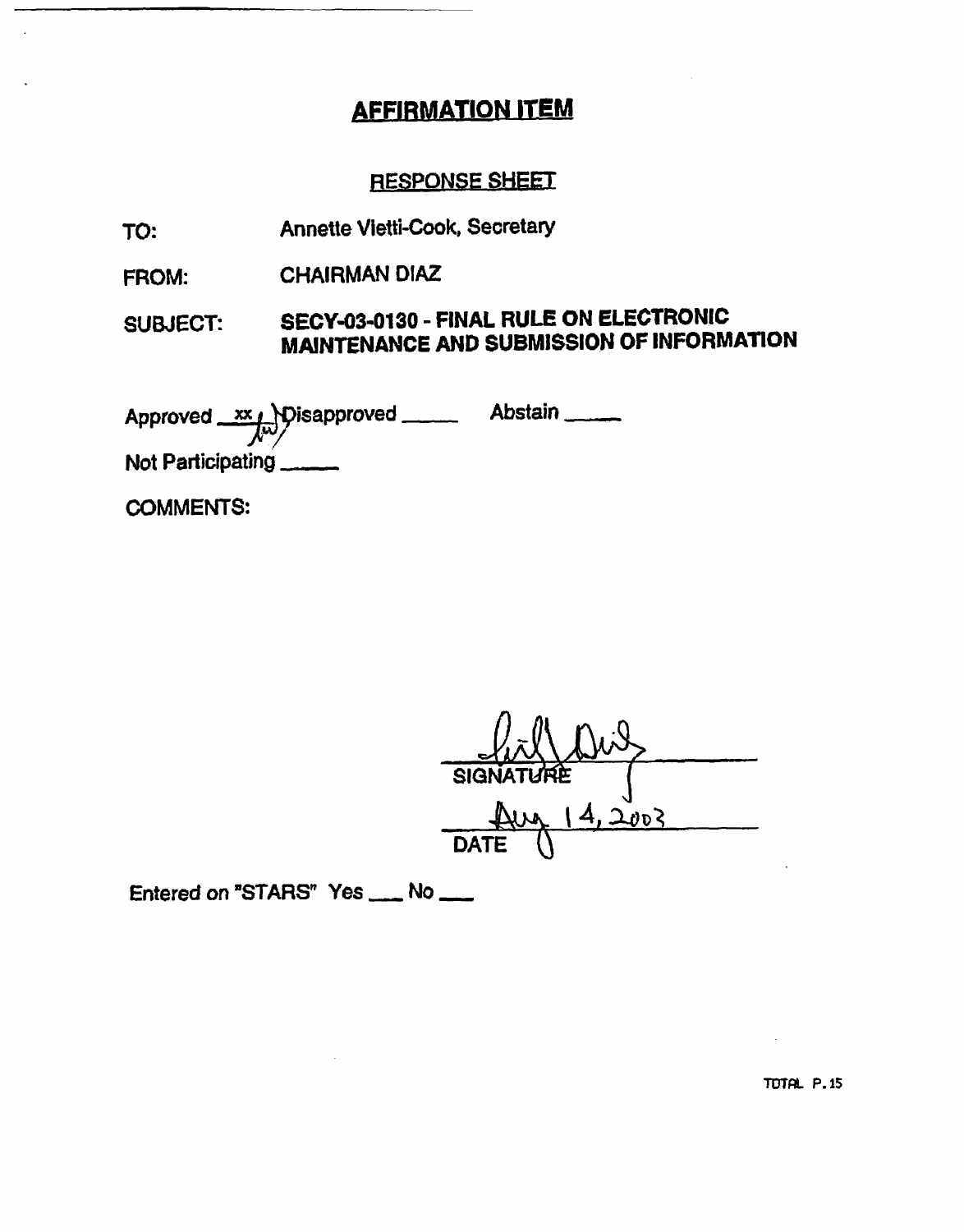# AFFIRMATION ITEM

## RESPONSE SHEET

- TO: Annette Vietti-Cook, Secretary
- FROM: Commissioner McGaffigan

SUBJECT: **SECY-03-0130 - FINAL RULE ON ELECTRONIC MAINTENANCE AND SUBMISSION OF INFORMATION**

Approved <u>X</u> Disapproved Abstain

Not Participating

COMMENTS: See attached edits

SIGNA 8 DATE $\zeta$ 

Entered on "STARS" Yes  $X$  No  $\_\_$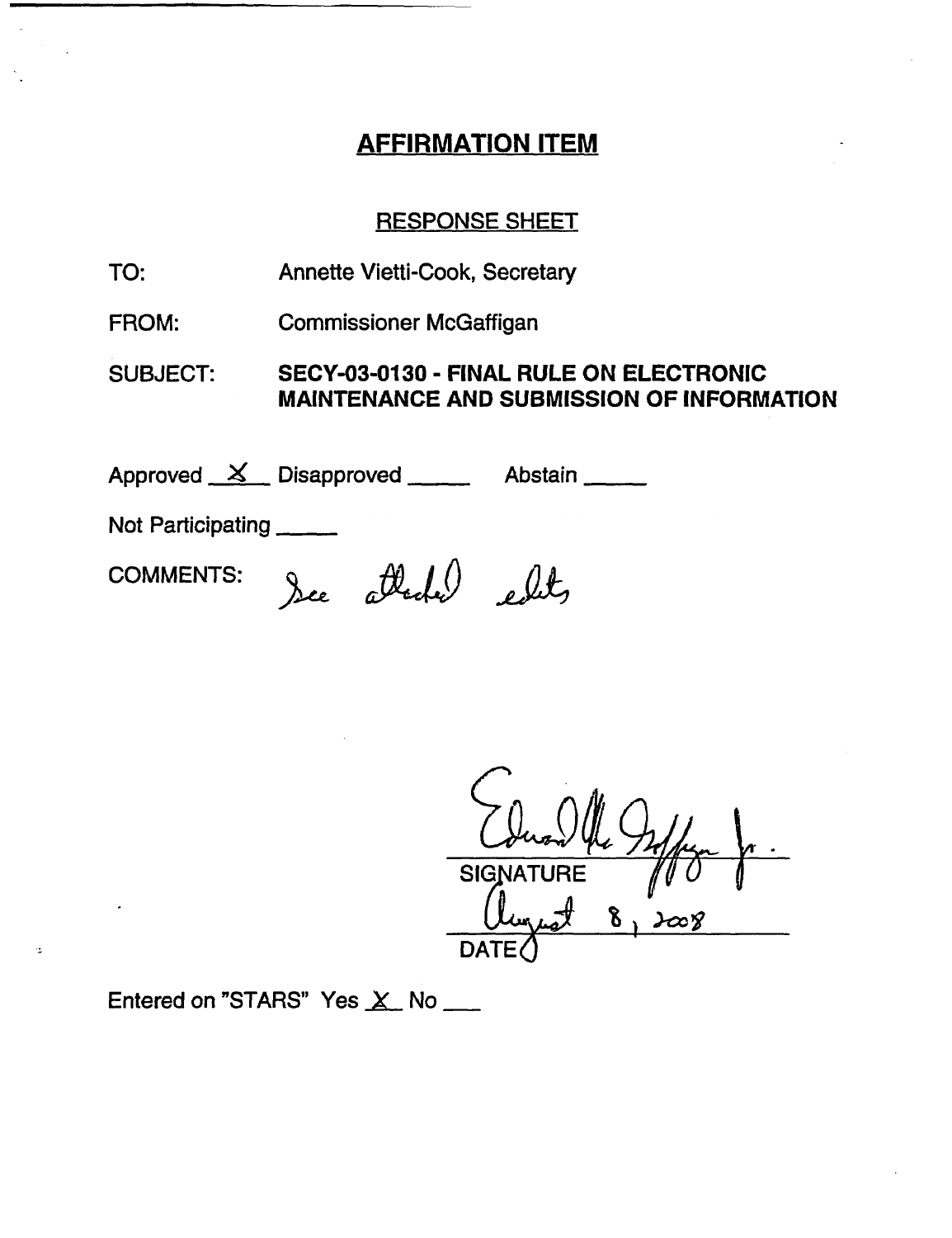take advantage of advances in modem technology to lessen the paperwork burden on those who deal with the Federal government.

Well before the passage of the GPEA, the NRC had taken major steps to increase the use of electronic communication. For example, many of the agency's regulations on recordkeeping have long permitted storage in electronic format. After the GPEA became law, the NRC moved quickly to meet the Act's requirements. In June 1999, the agency began testing a system that permitted holders of operating licenses for nuclear power reactors, and the vendors that supplied the $\mathbf{m}^3$   $\mathbf{b}$  make electronic submissions to the agency in a secure manner. On several occasions, the NRC held public meetings with licensees, vendors, and others to describe and demonstrate its Electronic Information Exchange (EIE) capability.

As a result of this pilot program, on January 26, 2001, the NRC issued Regulatory Issue Summary (RIS) 2001-05, "Guidance on Submitting Documents to the NRC by Electronic Information Exchange or on CD-ROM," which informs all Part 50 applicants and licensees that they have the option of submitting documents to the NRC over the Intemet by the EIE process or on CD-ROM under procedures spelled out in the RIS. The RIS does not cover electronic submissions under regulations other than those in Part 50. However, on August 10, 2001, the agency issued a letter to certain fuel cycle facilities giving them the option of electronic submissions in many circumstances.' Nonetheless, these two documents do not cover other materials licensees or members of the general public.

#### **II.** The **Final Rule**

This rulemaking expands participation in electronic submissions by affording all licensees, vendors, applicants, and members of the public the option, where practicable, of

<sup>&#</sup>x27;The NRC has also issued guidance on managing quality assurance records in electronic media. See RIS 2000-18, October 23, 2000, available at the NRC's Web site.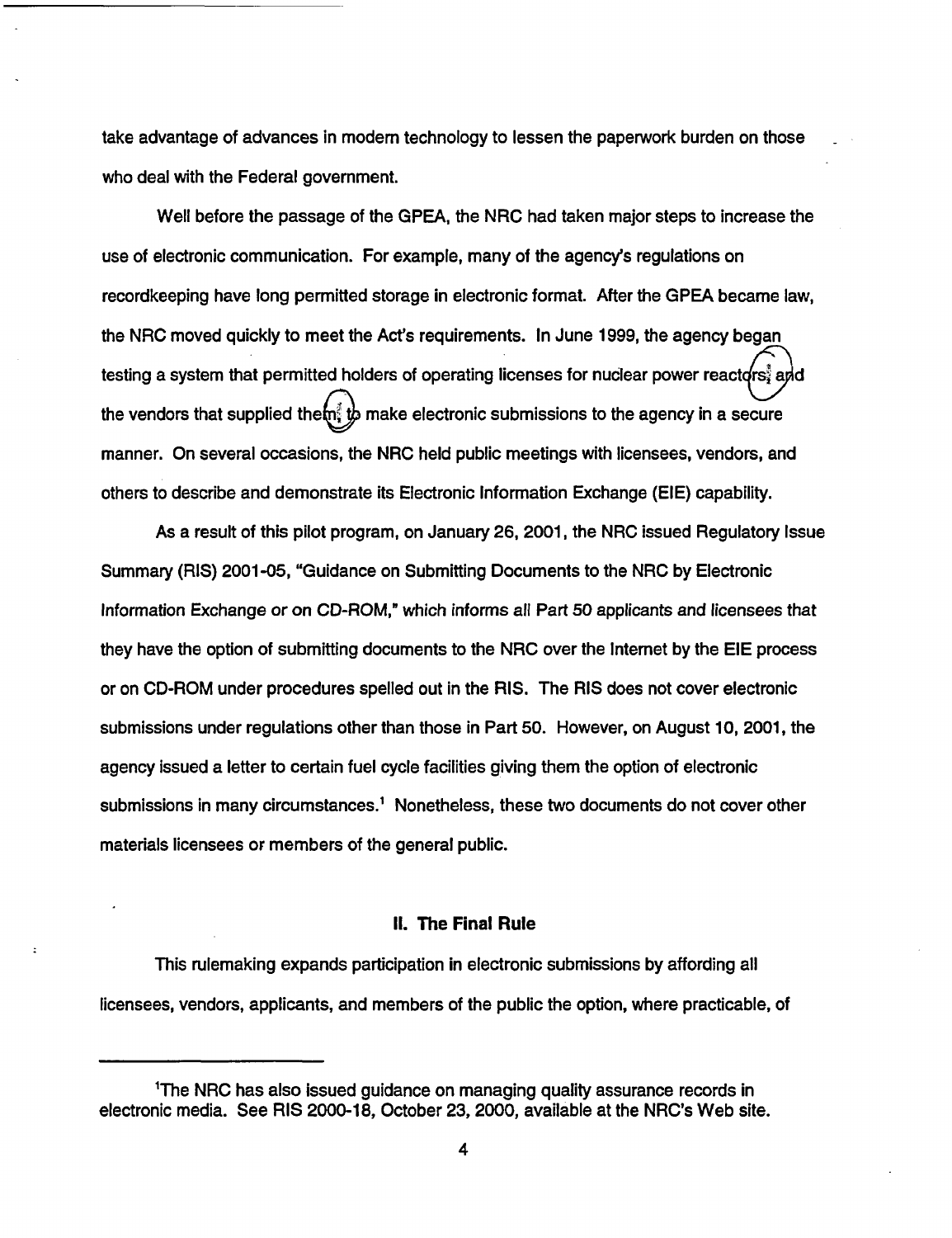Therefore, the NRC must require submitters to provide electronic information in one of the NARA-approved formats.

NARA further restricts formats by only accepting documents converted using the current version or the two previous versions of the software. The NRC is adopting the same approach for submissions to the agency.

The NRC has decided that only documents in one of the NARA approved PDF formats (see Section 2.1 of the guidance document) or in one of the formats listed for transfer of spreadsheets that are intended for further calculations by the NRC staff are acceptable for electronic submission to the NRC.

Comment 5: Some comments stated that the use of a three-digit numeric prefix in file names is too prescriptive, complicates production of documents, and is unnecessary.

Response: The NRC has several years of experience reviewing and attempting to capture documents submitted to the agency in electronic form. NRC has learned that, in many instances, it is almost impossible to decipher the correct order in which to capture the files to duplicate the document on the transfer medium. Each document submitted to the NRC is created differently, according to the business needs of the creating entity and the level of expertise in the use of the capture software by the individual who creates the document. In many instances the file structure, use of folders, other formatting conventions used, and the relationships between files cannot be determined. Microsoft Explorer and other file management tools further complicate the situation by reordering the file structure. Thus, the file structure of the document cannot be duplicated in the NRC's systems. As a result, the NRC is unable to capture these submissions in its electronic document/records management system. These submissions are currently managed outside of NRC's electronic document management systems as individual objects, maintained on the transfer medium provided. This creates migration and transfer issues that have to be managed on an individual basis. The use of the

13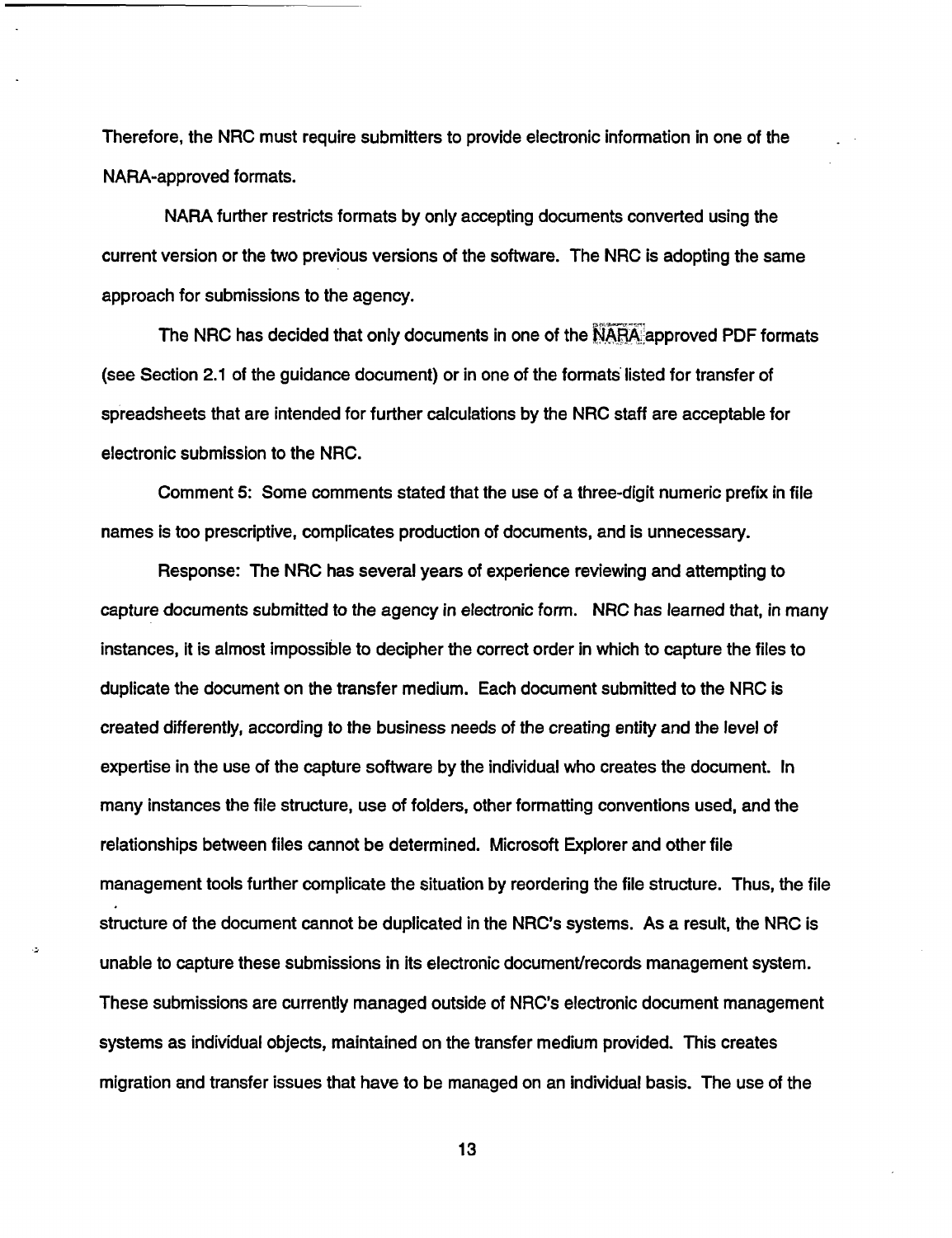is adopting these standards in Section 2.5 of the guidance so that the agency can comply with the NARA transfer requirements. The NARA guidance specifies significantly higher resolution levels than proposed originally by the NRC for some image forms. The NRC's original proposed standard was 300 dots per inch (dpi) for Bi-tonal (Black and White) and 200 dpi for Color and Grayscale. The revised standard is 300 pixels per inch for all three. NOTE: If pixels per inch and dots per inch (dpi) are the same thing, use consistent terminology. If they are different provide some definition to put the statements in context.

Comment 8: Several comments stated that the NRC should specify a standard format for submission of documents on CD-ROM that would allow for the upload of the documents into NRC systems.

Response: The NRC agrees. A new section has been added to the guidance (Section 2.14) to cover requirements for segmenting large documents, and another (Section 4.3) has been revised to cover requirements for the accompanying transmittal letter to facilitate the capture of CD-ROM submissions in ADAMS and other NRC systems.

#### IV. **Section-by-Section Analysis**

Well over 100 of our regulations are being amended by this final rule. However, we are making only a very few kinds of changes, and so an analysis of each and every amended section would be highly repetitious and, more important, would obscure the aims and forms of the amendments. Therefore, rather than describe each amended section, we will describe only the typical changes we are making and why we are making them.

Many of the kinds of changes are adequately represented by the proposed changes to sections of Part 30.

(1) The changes fo § 30.6, Communications,' are examples of the most important kind of amendment in this rule. Section 30.6 and its analogues in other parts of the NRC's

15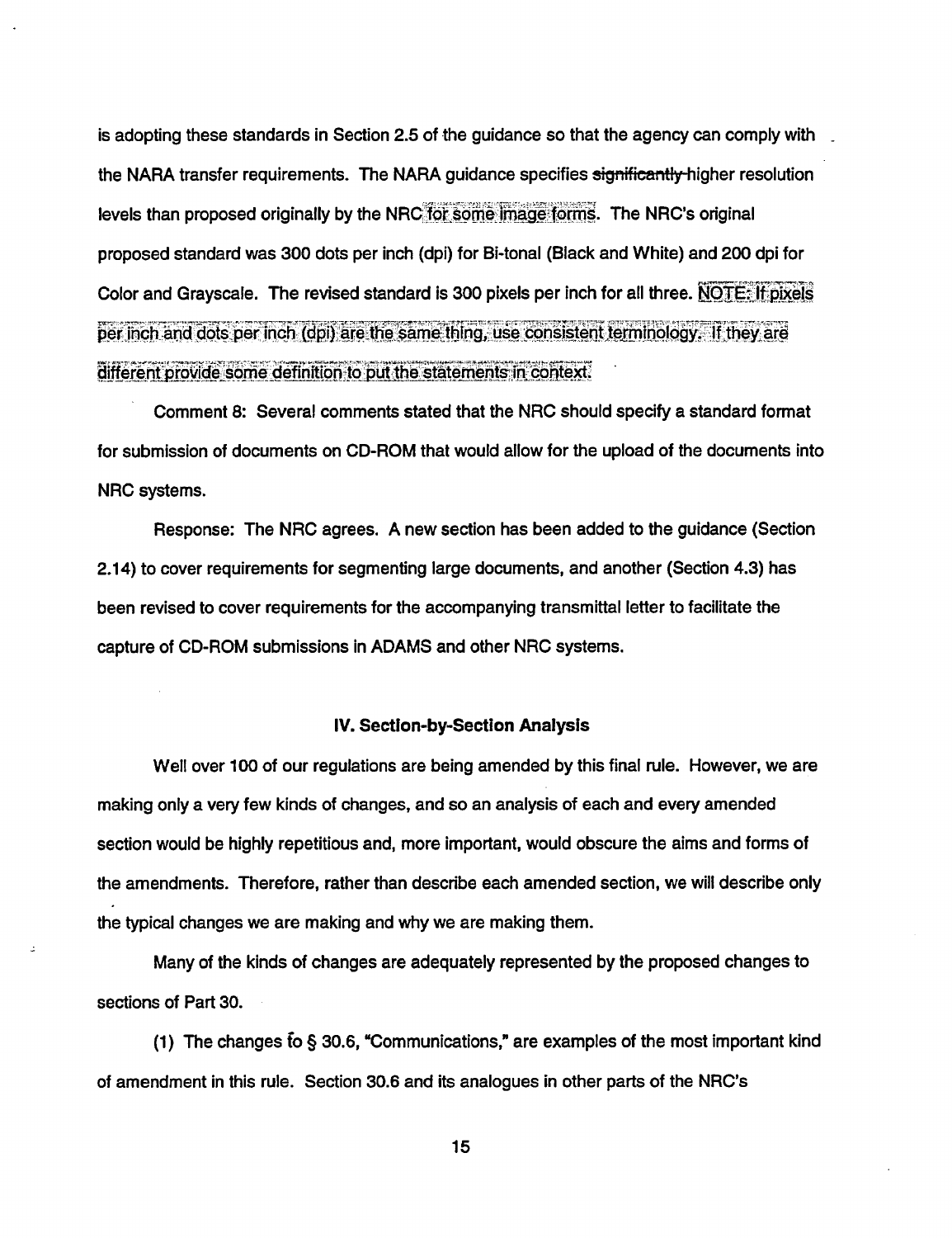### 4.3.7 Rejection of Submissions

It is not practicable for the NRC to accept:

- Any submission that contains a virus.
- Files submitted that are compressed.
- File formats other than those listed in Section 2.1-Note: except that Ssubmittals may also contain other forms of electronic information including data files, computer models, and video or audio clips. that are not considered documents. These files are not required to conform to the file format specifications established for documents.
- CD-ROMs that contain both publicly and non-publicly available files on a single CD, unless a second CD with only publicly available information is also provided.
- \* CD-ROMs containing OLE (Object Linking and Embedding), DDE (Dynamic Data Exchange), or any other object linking.
- Any inconsistencies, including omissions, between the transmittal letter and the files or physical objects received.

### 4.4 **Where to Submit the CD-ROMs**

Send CD-ROMs with transmittal letter to the mailing address specified in the regulation, order, or other document governing the submission of that particular application, report or correspondence. CD-ROMs containing Classified Information (i.e., National Security Information and Restricted Data) must be marked in accordance with 10 CFR 95.37 and mailed to the appropriate NRC Classified mailing address (See 10 CFR Part 73, Appendix A for a listing of addresses.)

### **4.5 Additional User Assistance (references and contact Information)**

Information can be found by visiting the NRC's Web site at http://www.nrc.gov/sitehelp/eie.html. Under the heading "Related Information," find the section "CD-ROM Submittal Procedures."

For assistance or to discuss problems with making CD-ROM submissions of electronic filings, contact the Document Processing Services Section at 301-415-2488 during the NRC's normal business hours (7:30 a.m. to 4:15 p.m. eastern time) or e-mail EIE@ nrc.aov.